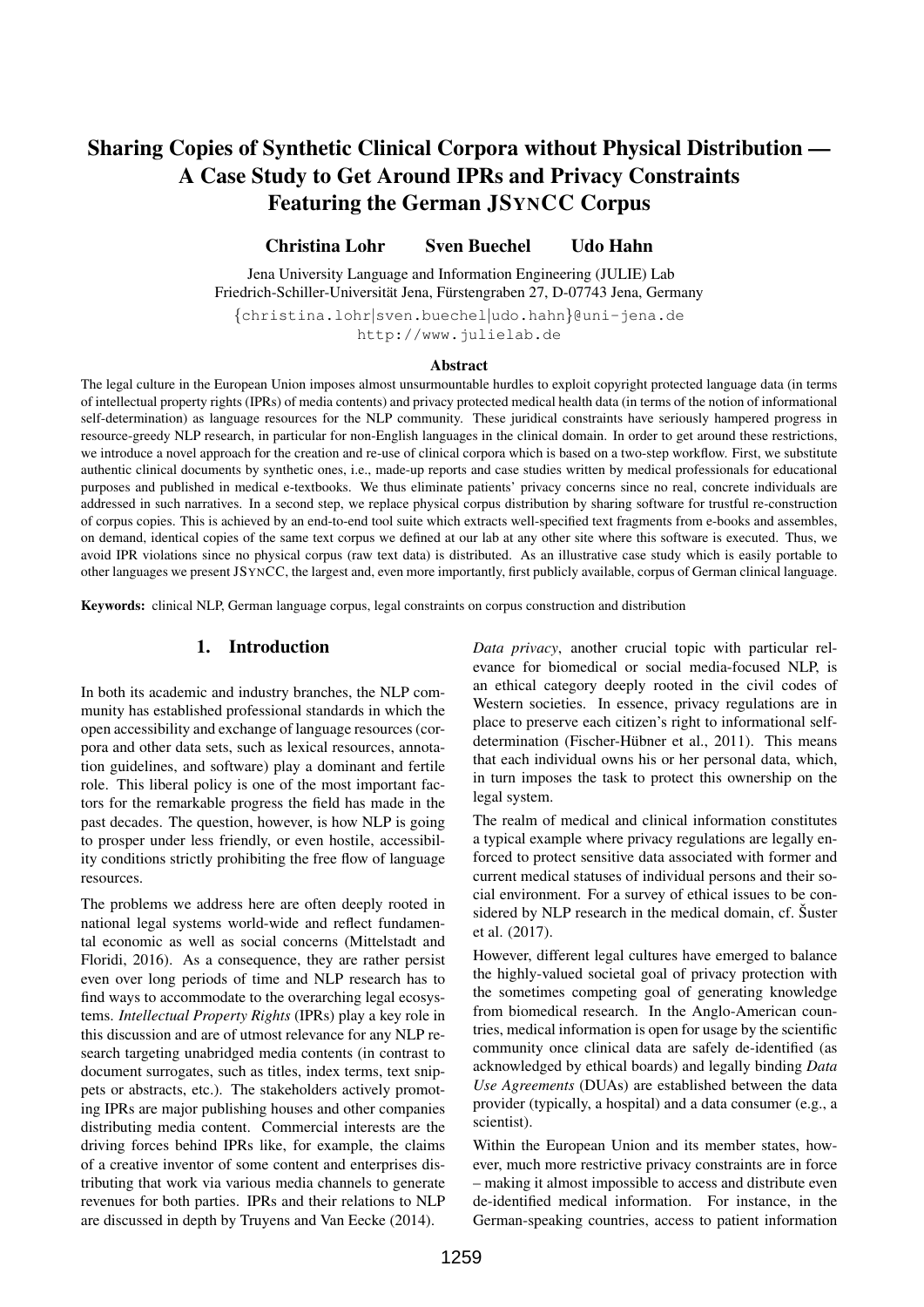by actors outside the hospital site they originate from and by non-medical staff (e.g., computational linguists) is virtually impossible (Pommerening et al., 2014). Thus, NLP researchers in the biomedical domain (clinical NLP, in particular) are facing a lack of accessible language resources, at least when dealing with non-English languages.

One might remark that largely available resources reflecting general language use, e.g. from the newspaper domain, could be used for clinical NLP as well—with some additional efforts for domain adaptation to solve the data scarceness problem (Wermter and Hahn, 2004; Ferraro et al., 2013; Wang et al., 2015; Zhang et al., 2015). However, clinical language poses several domain-specific and rather tough challenges for NLP tools. Not only is the vocabulary abundant and highly specialized, but the language further deviates from standard usage in terms of spelling, typography and syntax: including, for example, short sentence fragments with paragrammatical structure, lack of punctuation, great volume and high degree of ambiguity of abbreviations, non-standard alphanumerical expressions, table-structured passages and mixed language use, including Greek and Latin forms (cf., e.g., Savkov et al. (2016)). Thus, adapting existing NLP tools to the clinical domain is arguably much more difficult than for many other domains and text genres. Furthermore, there is ample evidence that simply reusing standard NLP software trained on general language data (e.g., newspapers) results in severe losses of performance for biomedical applications (Tomanek et al., 2007; Ferraro et al., 2013; Hellrich et al., 2015).

The solution we are proposing here bypasses the two major obstacles for clinical NLP—IPRs and data privacy—in the following way. First, as discussed above, without any major legal changes, real, authentic clinical texts are, for the time being, inaccessible for most European languages. We therefore propose to substitute authentic clinical data by *synthetic* documents written by medical practitioners for education purposes. As a result, we are dealing with artificial, yet plausible and realistic medical scenarios, rather than identifiable social individuals and their personal legacy data and are thus able to circumvent any privacy concerns. Nonetheless, as these synthetic documents are typically contained in the electronic versions of medical textbooks ("e-books"), the second access restriction to be overcome relates to IPRs. To do so, we employ a procedure similar to the way TWITTER corpora are often distributed (cf., e.g., Rosenthal et al. (2015)): Instead of releasing the (IPRprotected) raw data, we distribute NLP software which (given access to the original books in electronic format) reliably re-creates the same corpus we designed in our lab at any other site where this tool suite is executed. This results in a situation were a physically non-shared corpus can still be shared 'virtually' and be used for community-wide annotation as well as benchmarking efforts.

In the following, we illustrate our approach for the JSYNCC (JENA SYNTHETIC CLINICAL CORPUS), the first publicly available corpus of German clinical language ever.<sup>1</sup>

# 2. Related Work

There is a world-wide consensus on the fact that a patient's identity needs to be detached from medical data to protect sensitive personal data from any sort of misuse by nonmedical or non-clinical actors. The standard way to achieve this requirement is by way of de-identification of so-called *Protected Health Information* (PHI). This is done with the help of a schema consisting of 18 categories, including data items that identify the patient in question (such as name, postal address, phone number, email address, or social security number), but also less apparent ones, such as names and locations of hospitals, their departments or clinical staff (for a complete list, cf. Stubbs and Uzuner (2015a)).

In the US, the past decade has seen a series of clinically oriented NLP shared tasks (for an extensive survey, cf. Huang and Lu (2016)). Prominent examples are the "Text Retrieval Conference" (TREC)<sup>2</sup> (Roberts et al., 2016) and the "Integrating Biology and the Bedside" (I2B2) initiative<sup>3</sup> (Chapman et al., 2011). From these activities, a wide range of de-identified and semantically annotated clinical corpora have emerged, covering the thematic foci of various competitions, such as de-identification (Stubbs and Uzuner, 2015a), medication extraction (Uzuner et al., 2010), temporal ordering of clinical events (Sun et al., 2013), or detecting risk factors for heart diseases (Stubbs and Uzuner, 2015b; Kumar et al., 2015). Each of the clinical corpora from I2B2 contains task-specific semantic metadata for slightly less than 1,000 English-language clinical reports. Those can be accessed, in a de-identified form, by simply signing a *Data Use Agreement* (DUA). Another major clinical database resource incorporating thousands of clinical reports, MIMIC III (Multiparameter Intelligent Monitoring in Intensive Care)<sup>4</sup> (Johnson et al., 2016), is also available via DUA contracting. Accordingly, for clinical NLP with focus on the English language, there are plenty of resources available (although not as abundant as in other non-medical fields such as newspapers or social media).

For the non-English language communities, however, less comfortable conditions apply. Only very few EU countries follow the DUA policy, such as reported for a clinical adverse drug reaction corpus for Spanish (Oronoz et al., 2015) or a comprehensive Dutch clinical corpus (Afzal et al., 2014). Some labs working on non-English languages have announced plans for releasing their resources, e.g., for French (Deléger et al., 2014), Polish (Marciniak and Mykowiecka, 2011) or Swedish (Dalianis et al., 2009). Apparently, these plans have not yet been fully realized as, to the best of our knowledge, none of these corpora is currently DUA-available for the research community.

<sup>&</sup>lt;sup>1</sup>The proposed method of corpus construction and distribution aims at solving a general problem independent of specific national

legislation cultures. However, for the specific case of the German legal system, very recently an interesting amendment to the national copyright law ("Urheberrechtsgesetz") has been installed by German authorities. Under certain conditions, this amendment allows for the sharing of corpora among *scientific partners* despite copyright protection, potentially mitigating some of the problems addressed in this contribution (at least for researchers located in Germany). For further information see UrhWissG (2018).

<sup>2</sup>http://www.trec-cds.org/

<sup>3</sup>https://www.i2b2.org/NLP/DataSets/

<sup>4</sup>https://physionet.org/mimic2/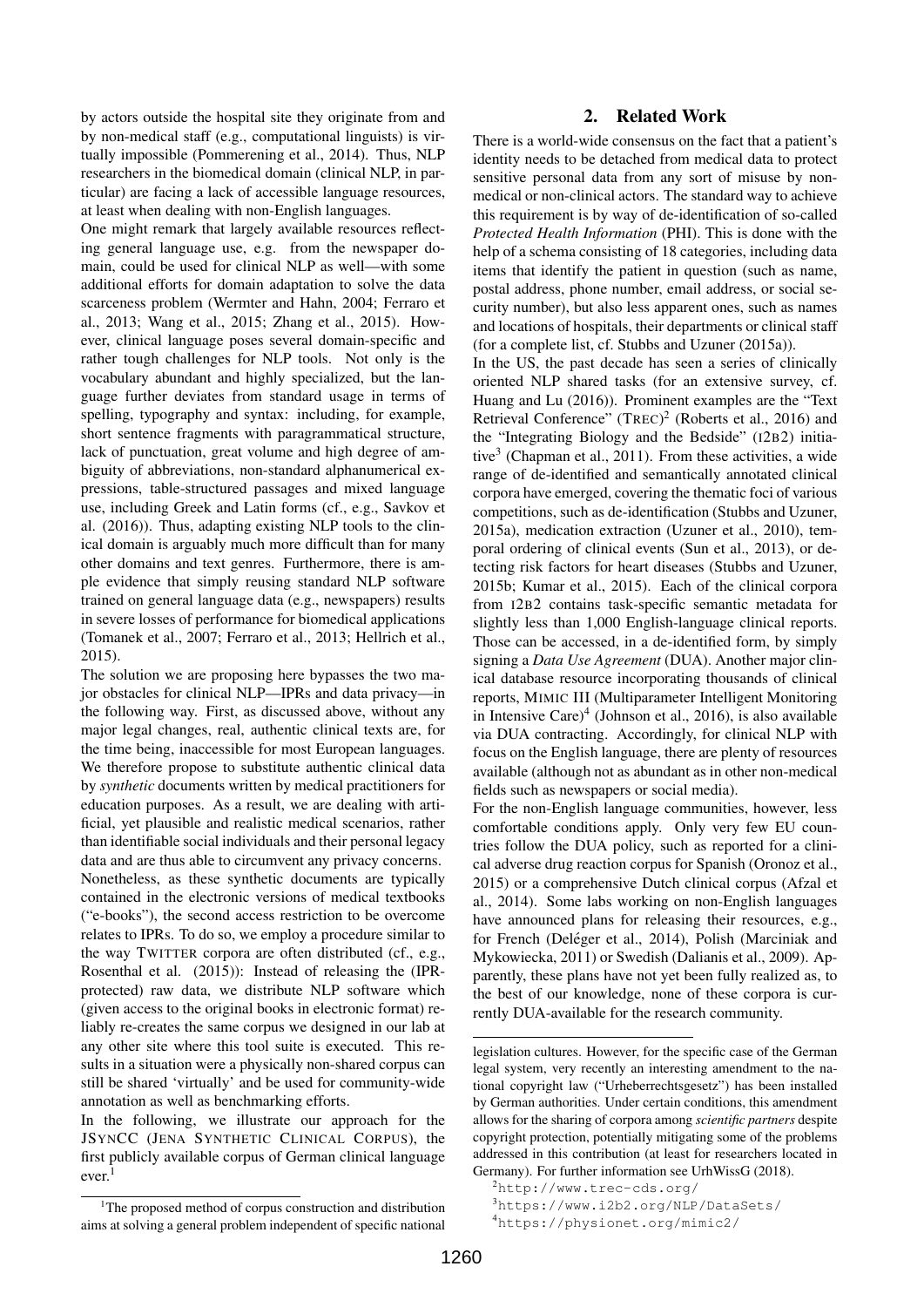| Corpus                           | Documents | Sentences | <b>Types</b> | Tokens  | Available |  |
|----------------------------------|-----------|-----------|--------------|---------|-----------|--|
| Wermter and Hahn (2004) (FRAMED) |           | 6,494     | 20,729       | 100,150 | Х         |  |
| Fette et al. (2012)              | 544       |           |              |         | Х         |  |
| Bretschneider et al. (2013b)     | 174       | 4,295     | 3,979        | 28,009  | Х         |  |
| Bretschneider et al. (2013a)     |           |           |              |         |           |  |
| Toepfer et al. (2015)            | 140       |           |              |         | Х         |  |
| Lohr and Herms (2016)            | 450       | 22,427    | 11,008       | 266,390 | X         |  |
| Kreuzthaler and Schulz (2015)    | 1,696     |           |              |         | Х         |  |
| Kreuzthaler et al. (2016)        |           |           |              |         |           |  |
| Roller et al. (2016)             | 1,725     | 27,939    |              | 158,171 | X         |  |
| Cotik et al. (2016)              | 183       | 2,234     |              | 12,895  | Х         |  |
| Krebs et al. (2017)              | 3,000     |           |              |         | Х         |  |
| Hahn et al. (2018) (3000PA)      | 3,000     |           |              |         | Х         |  |
| <b>JSYNCC</b> (this work)        | 867       | 24.895    | 32,108       | 312,784 |           |  |

Table 1: Overview of existing corpora of German clinical language. Highest value per column in bold.

Another source of medical language resources in Europe derives from the "CLEF eHealth" initiative.<sup>5</sup> Established in 2013, this series of health-related challenges led to the preparation of several corpora—mostly for the English language, but also for other European languages. However, these corpora are typically very small and available only for usage directly related to the respective task, i.e., they can neither be used later on nor are they available for the research community independent of the specific CLEF task. For German-language medical corpora the situation is even worse—*all* clinical corpora are *only* accessible to the research staff within the lifetime of a project and remain inaccessible forever for the outside world. Schulz and López-García (2015) give an overview of technical, legal and organizational issues for clinical NLP in Germany (among other countries) and conclude that electronically archived patient records are typically not intended for further scientific use, e.g., text mining. Furthermore, there are no unanimously shared standards or guidelines for the storage of clinical notes and reports—resulting in a myriad of physical encodings of electronic patient data, even within a single hospital.

Nonetheless, there have been a few disconnected activities in the German NLP community to create in-project clinical corpora. In Table 1 we list, to the best of our knowledge, all existing German-language clinical corpora that have been described in scientific publications. Wermter and Hahn (2004) created FRAMED, the first German-language medical corpus ever published. It consists of a mixture of approximately 300 clinical reports, textbooks and consumer texts annotated with low-level linguistic metadata (up to the level of parts of speech). FRAMED was further used to generate in-domain machine learning models for different tasks, e.g., sentence splitting and tokenization (Faessler et al., 2014; Hellrich et al., 2015; Hahn et al., 2016). FRAMED has also become part of the multilingual extension of NEGEX, a corpus annotated for negation expressions (Chapman et al., 2013).

Bretschneider et al. (2013b) and Bretschneider et al. (2013a) introduce a corpus composed of German radiology

<sup>5</sup>https://sites.google.com/site/clefehealth/

reports and expand clinical lexical resources with information about pathology classification. Fette et al. (2012) assembled a corpus composed of 544 clinical reports from various medical domains (echocardiography, EEG, lung function, X-ray thorax, bicycle stress test) to train a CRF classifier for an information extraction (IE) task. Toepfer et al. (2015) describe a corpus made of 140 transthoracic echocardiography reports for their IE experiments. Lohr and Herms (2016) collected 450 surgery reports and used these resources to build language models adapted to metadata from two German medical thesauri. A collection of almost 1,700 de-identified clinical in- and outpatient discharge summaries were assembled from a dermatology department for an unsupervised abbreviation detection procedure (Kreuzthaler and Schulz, 2015) and supervised machine learning using an SVM for abbreviation and sentence delineation (Kreuzthaler et al., 2016). Roller et al. (2016) introduce an annotation scheme for a German corpus in the nephrology domain and a similar scheme focusing on negation phenomena is presented by Cotik et al. (2016). The latter two publications use discharge summaries and clinical notes as their document base. In the most recent publications, Krebs et al. (2017) describe a corpus of 3,000 chest X-ray reports used for term extraction (in an effort to improve IE) and Hahn et al. (2018) present 3000PA, a collection of 3,000 German discharge summaries from three different German university hospitals, currently annotated with medication information. This corpus is intended to become a national reference corpus for German clinical language based on a DUA-style agreement policy to be implemented in the future. Once again, *none* of these corpora is currently available for public use.

# 3. Corpus Creation

To mitigate the accessibility problems encountered for clinical corpora for most European (non-English) languages we propose an alternative workflow for the construction of a clinical corpus. This is illustrated by setting up JSYNCC, the first publicly available corpus of German clinical language. Although addressing German as an example, our approach is easily portable to other languages.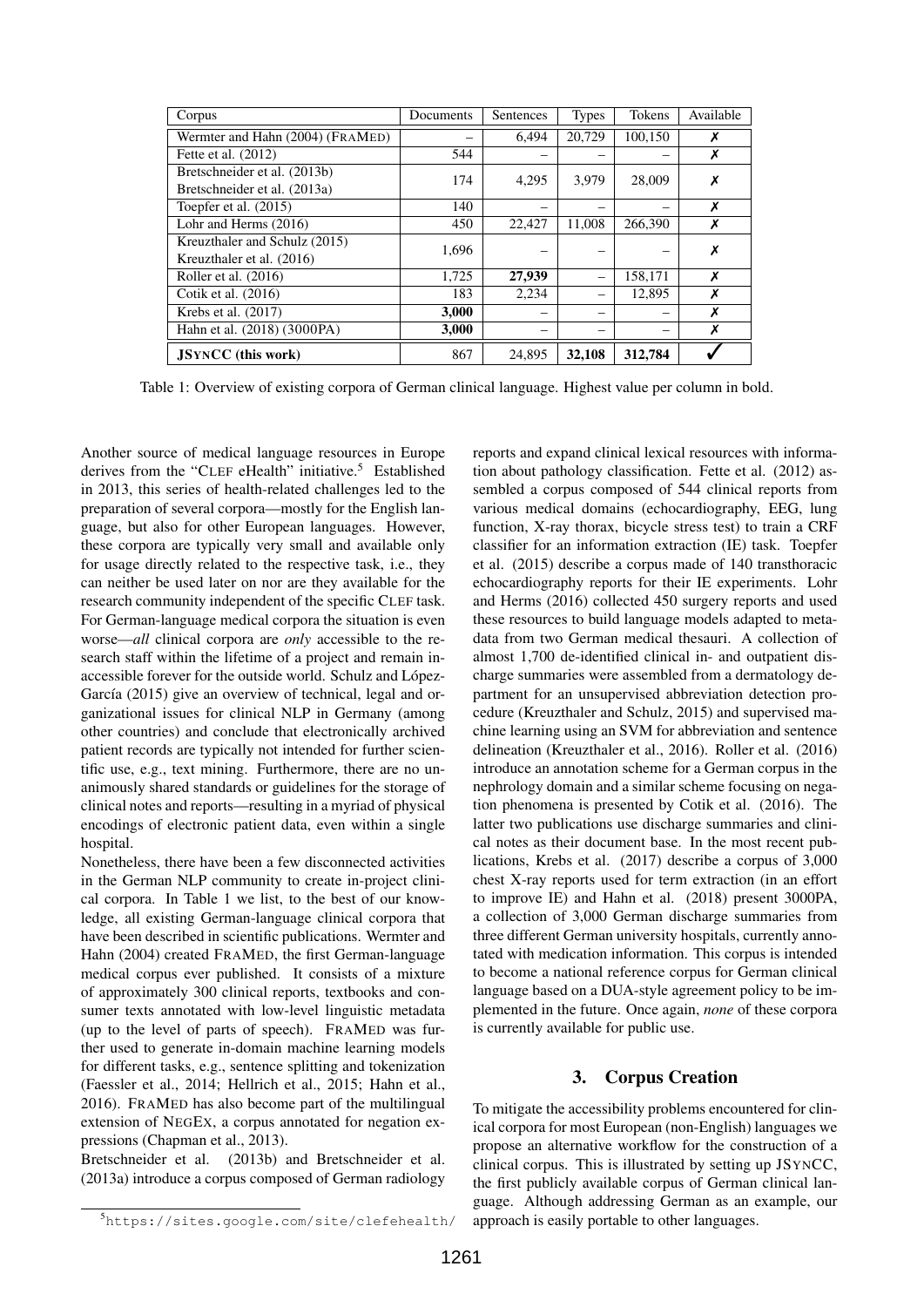| Source                                                                                   | Area                          | Register                              | Doc.     | Sent.  | <b>Types</b> | Tokens  |
|------------------------------------------------------------------------------------------|-------------------------------|---------------------------------------|----------|--------|--------------|---------|
| (Siekmann and Irlenbusch, 2012)<br>(Siekmann and Klima, 2013)<br>(Siekmann et al., 2016) | orthopedics<br>trauma surgery | surgery reports                       | 337      | 16.723 | 16,001       | 174,598 |
| (Hagen, 2005)                                                                            | general surgery               | surgery reports                       | 62       | 1.835  | 3.190        | 18.824  |
| (Wenzel, 2015)                                                                           | emergency medicine            | case descriptions<br>case discussions | 48<br>48 | 2,710  | 11,933       | 63,316  |
| (Eisoldt, 2017)                                                                          | general surgery               | case descriptions                     | 140      | 699    | 2,162        | 10,338  |
| (Hübler and Koch, 2014)                                                                  | anesthetics                   | case descriptions                     | 35       | 934    | 3,783        | 13.919  |
| (Machado, 2013)                                                                          | emergency medicine            | case descriptions                     | 11       | 398    | 1,785        | 5.950   |
| (Thiel et al., 2013)                                                                     | ophthalmology                 | case descriptions                     | 36       | 540    | 3,108        | 10,181  |
| (Hellmich, 2017)                                                                         | internal medicine             | case descriptions                     | 150      | 1,056  | 3,113        | 15,658  |
| <b>JSYNCC</b> total                                                                      |                               |                                       | 867      | 24,895 | 32,108       | 312,784 |

Table 2: Raw data and summary statistics of JSYNCC. The top three entries contain duplicates and are therefore presented jointly.

The procedure for corpus construction first identifies publicly available (yet IPR-protected) synthetic medical language data contained in e-books as a reasonable substitute for authentic clinical data. Second, a software infrastructure is shared for constructing exact copies of the original corpus (given access to the raw data based on a purchasable license from the publisher of the e-books selected) rather than distributing the copyrighted raw data physically. This workflow can further be broken down into the following steps which we will discuss in more detail below:

- identification and selection of relevant language data,
- extraction and cleansing of relevant content,
- reformatting of the documents in XML and validation of the corpus file,
- optionally followed by annotation and/or text analysis.

#### 3.1. Manual Selection of Raw Data

The e-books which form the basis of our corpus (see Table 2 for a detailed description) contain *synthetic* surgery reports, case descriptions as well as case discussions written by clinical professionals with the intention of training medical students in clinical documentation and decisionmaking. Together, they constitute the three registers of JSYNCC. This way, the problem of getting clearance from third-party ethical and legal bodies to deal with clinical documents addressing *real* individuals can be avoided.

As a result of carefully reviewing available educational material for the German language, we came up with a list of ten textbooks containing suitable synthetic data: (Siekmann and Irlenbusch, 2012), (Siekmann and Klima, 2013), and (Siekmann et al., 2016) supply reports of orthopedics and trauma surgeries, including fictional administrative information, such as patient numbers, time and date information, as well as the name of the physician in charge. Since the most recent of these publications is in part a combination of the earlier two, duplicated entries were removed during extraction resulting in a total of 337 synthetic documents. Similarly, (Hagen, 2005) provides 62 synthetic reports dealing with general surgery. Altogether, these 399 documents extracted from the first four books make up the *surgery reports* register of JSYNCC.

Furthermore, (Wenzel, 2015) describes 48 case examples from emergency medicine including an extensive discussion for each of these cases (forming the *case discussions* register). (Eisoldt, 2017) contains 140 short surgical case descriptions and (Hübler and Koch, 2014) comprises 35 case descriptions from anesthetics. (Machado, 2013) describes 11 medical emergency situations occurring in intercultural settings. Finally, JSYNCC also contains 36 case descriptions from ophthalmology by (Thiel et al., 2013) and 140 case descriptions from internal medicine by (Hellmich, 2017). Together, the documents extracted from these last six books form the *case descriptions* register of JSYNCC.

#### 3.2. Automatic Extraction of Relevant Content

The whole process of creating our corpus runs fully automatically (mainly using JAVA) and is scripted so that everyone having access to the pre-selected e-books can generate an exact copy of JSYNCC without any manual intervention (other than assembling the necessary raw data). The entire software package for corpus construction is released on our lab's GITHUB site.<sup>6</sup>

For converting the e-books (which originally come in PDF format) to plain text, we used the JAVAbased APACHE TIKA tool<sup>7</sup> and the command-lines tools PDFTOTEXT<sup>8</sup> and PDFTOHTML<sup>9</sup> depending on which one generated the cleanest output for the book under scrutiny. For each book we determined unique typographic characteristics by which the starting and ending points of the relevant textual excerpts could be reliably localized. Along with each of the resulting 867 documents, we also extracted the following kinds of meta-information:

- (1) the title of the book the excerpt originates from,
- (2) the register of our corpus we assign it to (surgery reports, case descriptions, or case discussions),

(3) its heading as given in the textbook, as well as its topic. The topic labels were assigned based on the chapter in which a given excerpt appeared, or similar structural in-

<sup>6</sup>https://github.com/JULIELab/jsyncc

 $7$ https://tika.apache.org/

<sup>8</sup>http://www.xpdfreader.com/pdftotext-man. html

<sup>9</sup>https://linux.die.net/man/1/pdftohtml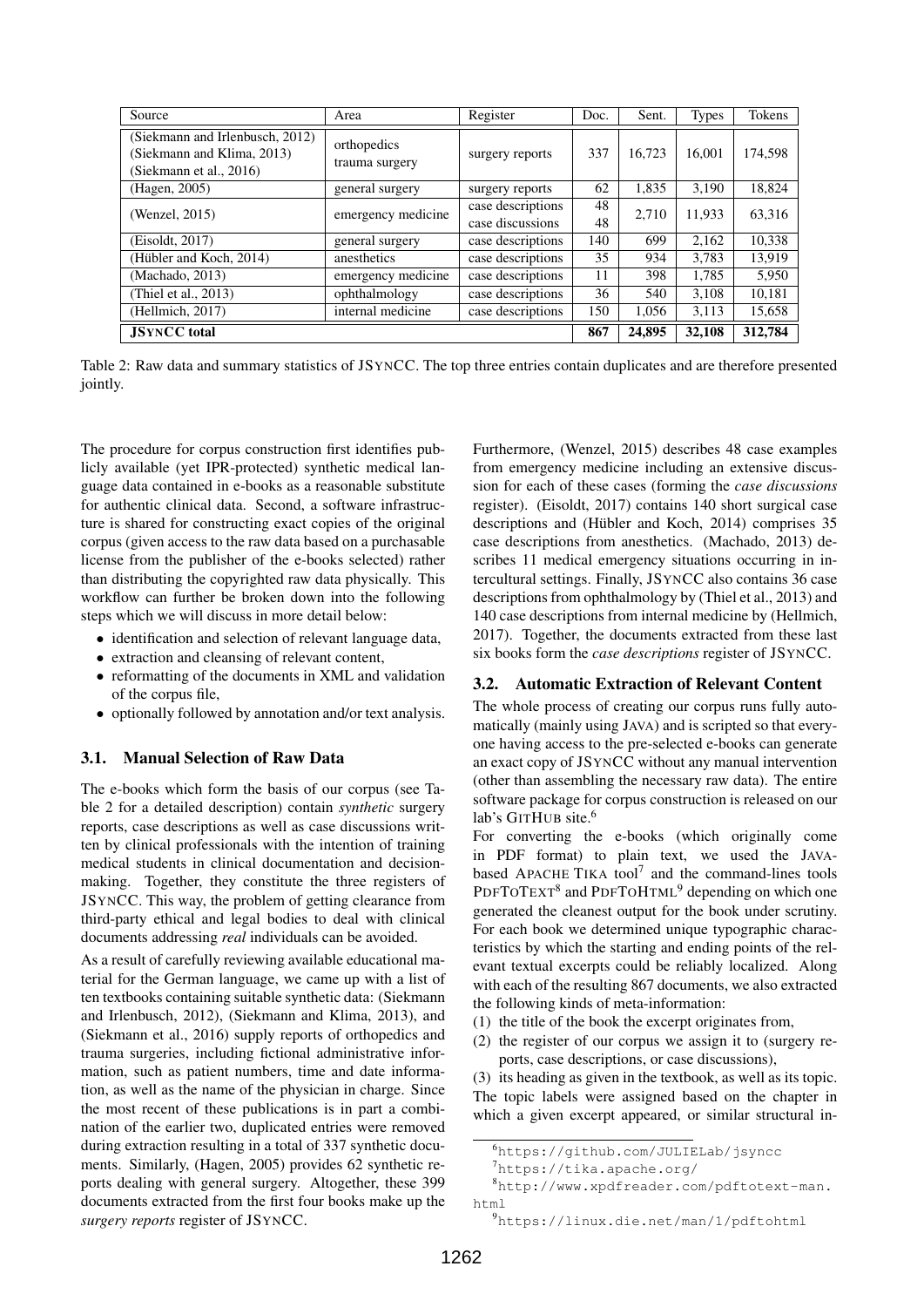formation, with the heading labels being assigned based on the table of contents in the respective book.

In order to minimize the number of potential conversion errors in the final version of JSYNCC, we automatically postprocessed the output of the tools mentioned above in a rulebased fashion. We manually revised each of the extracted documents, iteratively improving the post-processing procedure for each individual book. In this manner, we removed artifacts originating from the conversion of the print layout to plain text such as additional line breaks (while keeping paragraph segmentation), formatting characters, as well as superfluous hyphenation.

# 3.3. XML Conversion and Validation

The extracted and post-processed documents are stored in a single XML file together with their accompanying metadata. Figure 1 illustrates the structure of this file, as well as an exemplary section of the raw text in JSYNCC. To make sure that the corpus creation script works as intended for anyone wanting to re-build JSYNCC, we also provide checksums in a separate XML file for each individual document on which a validation script is based. By this, we can trustfully guarantee that each corpus copy created using our technical set-up is a valid copy (that is, it always produces the same corpus given the same selection of input documents).

## 3.4. Automatic Annotation and Analysis

In order to illustrate the potential of JSYNCC as a future benchmark corpus for German clinical NLP, we also provide automatically derived annotations on token-, sentenceand part-of-speech level. We used the UIMA-based tool suite  $JCORE<sup>10</sup>$  (Hahn et al., 2016) employing the publicly available models trained on the confidential clinical FRAMED corpus (Faessler et al., 2014). The resulting annotations are available in a stand-off XML format.

Based on these metadata, we computed the number of types, tokens, and sentences for each of the source textbooks (see Table 2) as well as those of the JSYNCC corpus as a whole. As can be seen from Table 1, besides being the first publicly available data set of German clinical language, JSYNCC is also the largest corpus ever published (containing over 300k tokens and 30k types).

```
<?xml version="1.0" encoding="UTF-8" standalone="yes"?>
<corpus>
  <document>
    <id>1</id>
    <text>Vorgeschichte/Indikation: Sturz auf den
       Schädel unter Alkoholeinfluss. Anschl.
       HWS-Schmerzen. Konventionell radiologisch sowie
im CT Nachweis der u.g. Fraktur. (...)</text>
    <type>operation report</type>
    <heading>Densfraktur - Verschraubung</heading>
    <topic>Orthop¨adie</topic>
    <topic>Unfallchirurgie</topic>
    <source>Siekmann, H., Irlenbusch, L., and Klima, S.
       (2016). Operationsberichte Orthopädie und<br>Unfallchirurgie. Springer-Verlag.</source>
  </document> (...)
</corpus>
```
Figure 1: Illustration of the automatically extracted and post-processed corpus in XML format.

# 4. Conclusion

Almost unsurmountable legal problems encountered when dealing with clinical documents in Germany and many other European countries have led us to consider using made-up *synthetic* rather than real *authentic* language data. Such substitutes can easily be extracted from electronically published educational medical textbooks. Thus, privacy protection concerns do not arise since artificial actors rather than real-life individuals are in focus.

Based on this design decision, we here outline a methodology for corpus development which leads to the creation of copy-identical (as guaranteed by checksums) corpora which can be trustfully built on demand at any physical lab site using the same software and selections of textual raw data. Since no textual data are physically distributed, legal IPR issues are avoided as well. Thus, we share corpus building software without touching sensitive legal ground related to IPR-protected raw data. Still, the NLP community is able to work with these corpora without any restriction and loss in raw data quality based on an easily manageable technical bypass.

We illustrated this highly portable approach introducing JSYNCC, the largest and—even more importantly—first *publicly available* corpus of German clinical language. Hence, for the first time ever, research on German clinical NLP (and other language communities on which strict legal protection constraints are imposed) can benefit from community-wide annotation efforts which may transform JSYNCC (and potential follow-up data sets) into a benchmark corpus for various tasks in future work.

The next obvious problem that needs to be tackled relates to the main assumption underlying our approach, i.e., assessing the similarity of authentic and synthetic clinical documents and thus estimating their substitutability. Accordingly, a stylistic sublanguage comparison study will be carried out in the future.

# 5. Acknowledgements

This work was partially supported by *Deutsche Forschungsgemeinschaft* (DFG) under grant HA 2097/8-1 within the STAKI<sup>2</sup>B<sup>2</sup> project (Semantic Text Analysis for Quality-controlled Extraction of Clinical Phenotype Information within the Framework of Healthcare Integrated Biobanking).

## 6. Bibliographical References

- Afzal, Z., Pons, E., Kang, N., Sturkenboom, M. C. J. M., Schuemie, M. J., and Kors, J. A. (2014). ContextD: An algorithm to identify contextual properties of medical terms in a Dutch clinical corpus. *BMC Bioinformatics*, 15:373.
- Bretschneider, C., Zillner, S., and Hammon, M. (2013a). Grammar-based lexicon extension for aligning German radiology text and images. In *RANLP 2013 — Proceedings of the 9th International Conference on Recent Advances in Natural Language Processing. Hissar, Bulgaria, September 7-13, 2013*, pages 105–112.
- Bretschneider, C., Zillner, S., and Hammon, M. (2013b). Identifying pathological findings in German radiology

<sup>10</sup>http://julielab.github.io/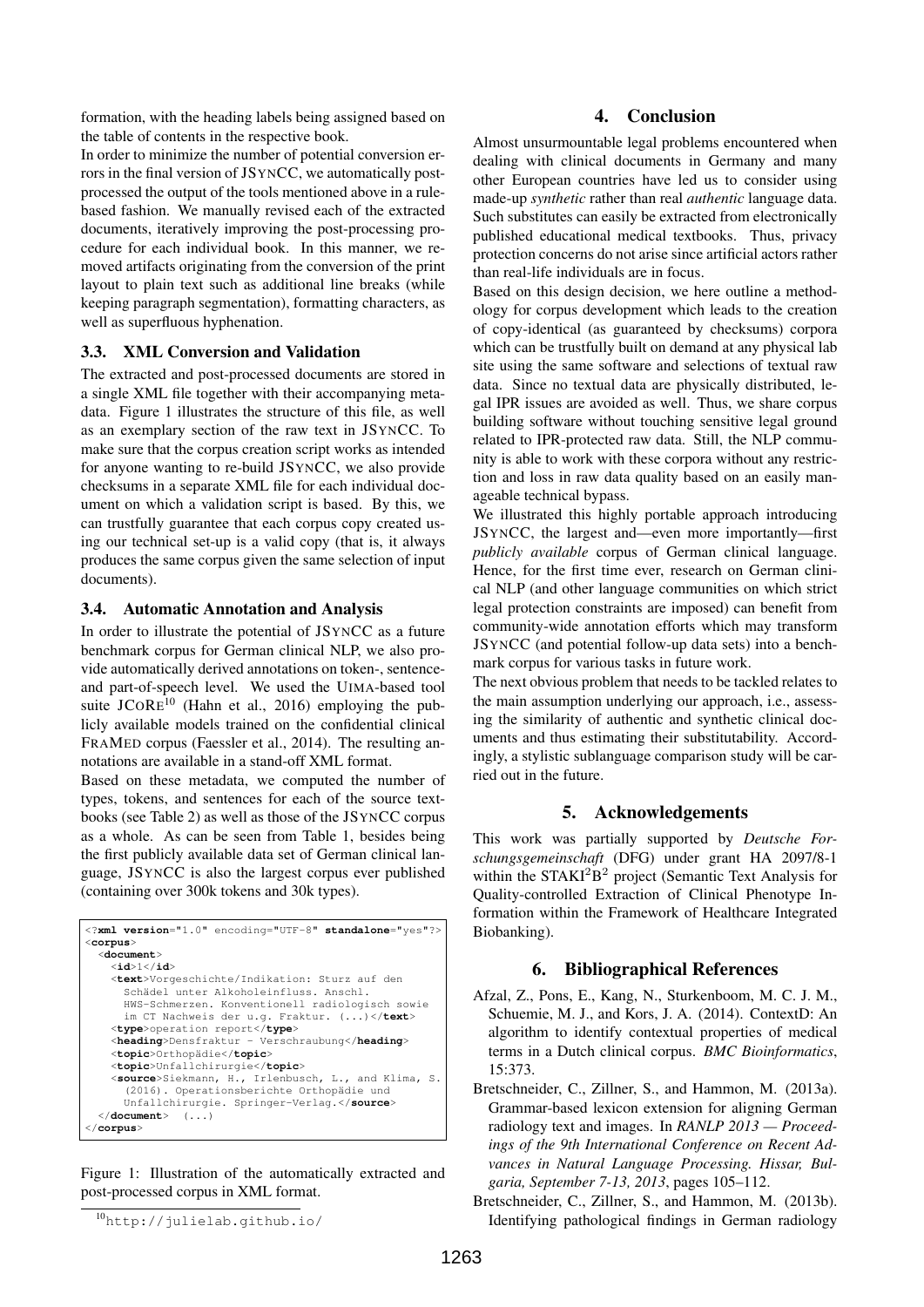reports using a syntacto-semantic parsing approach. In *BioNLP 2013 — Proceedings of the 2013 Workshop on Biomedical Natural Language Processing @ ACL 2013. Sofia, Bulgaria, August 8, 2013*, pages 27–35.

- Chapman, W. W., Nadkarni, P. M., Hirschman, L., D'Avolio, L. W., Savova, G. K., and Uzuner, O. (2011). Overcoming barriers to NLP for clinical text: The role of shared tasks and the need for additional creative solutions. *Journal of the American Medical Informatics Association*, 18(5):540–543.
- Chapman, W. W., Hillert, D., Velupillai, S., Kvist, M., Skeppstedt, M., Chapman, B. E., Conway, M., Tharp, M., Mowery, D. L., and Deléger, L. (2013). Extending the NEGEX lexicon for multiple languages. In *MED-INFO 2013 — Proceedings of the 14th World Congress on Medical and Health Informatics. Copenhagen, Denmark, 20-23 August 2013*, pages 677–681.
- Cotik, V., Roller, R., Xu, F., Uszkoreit, H., Budde, K., and Schmidt, D. (2016). Negation detection in clinical reports written in German. In *BioTxtM 2016 — Proceedings of the 5th Workshop on Workshop on Building and Evaluating Resources for Biomedical Text Mining @ COLING 2016. Osaka, Japan, December 12, 2016*, pages 115–124.
- Dalianis, H., Hassel, M., and Velupillai, S. (2009). The Stockholm EPR Corpus: Characteristics and some initial findings. In *ISHIMR 2009 — Evaluation and Implementation of e-Health and Health Information Initiatives: International Perspectives. Proceedings of the 14th International Symposium for Health Information Management Research. Kalmar, Sweden, October 14-16, 2009*, pages 243–249.
- Deléger, L., Ligozat, A.-L., Grouin, C., Zweigenbaum, P., and Névéol, A. (2014). Annotation of specialized corpora using a comprehensive entity and relation scheme. In *LREC 2014 — Proceedings of the 9th International Conference on Language Resources and Evaluation. Reykjavik, Iceland, May 26-31, 2014*, pages 1267–1274.
- Faessler, E., Hellrich, J., and Hahn, U. (2014). Disclose models, hide the data: How to make use of confidential corpora without seeing sensitive raw data. In *LREC 2014 — Proceedings of the 9th International Conference on Language Resources and Evaluation. Reykjavik, Iceland, May 26-31, 2014*, pages 4230–4237.
- Ferraro, J. P., Daumé, H., DuVall, S. L., Chapman, W. W., Harkema, H. H., and Haug, P. J. (2013). Improving performance of natural language processing part-of-speech tagging on clinical narratives through domain adaptation. *Journal of the American Medical Informatics Association*, 20(5):931–939.
- Fette, G., Ertl, M., Wörner, A., Klügl, P., Störk, S., and Puppe, F. (2012). Information extraction from unstructured electronic health records and integration into a data warehouse. In *INFORMATIK 2012: Was bewegt uns in der/die Zukunft? Proceedings der 42. Jahrestagung der Gesellschaft fur Informatik e.V. (GI). Braun- ¨ schweig, Germany, September 16-21, 2012*, number P-208 in GI-Edition - Lecture Notes in Informatics (LNI), pages 1237–1251. Gesellschaft für Informatik e.V. (GI), Bonner Köllen Verlag.
- Fischer-Hübner, S., Hoofnagle, C., Krontiris, I., Rannenberg, K., and Waidner, M. (2011). Manifesto from Dagstuhl Perspectives Workshop 11061 "Online Privacy: Towards Informational Self-Determination on the Internet". Technical report, Schloss Dagstuhl, Leibniz-Zentrum für Informatik, Dagstuhl Publishing, Germany.
- Hahn, U., Matthies, F., Faessler, E., and Hellrich, J. (2016). UIMA-based JCORE 2.0 goes GITHUB and MAVEN CENTRAL: State-of-the-art software resource engineering and distribution of NLP pipelines. In *LREC 2016 — Proceedings of the 10th International Conference on* Language Resources and Evaluation. Portorož, Slovenia, *May 23-28, 2016*, pages 2502–2509.
- Hahn, U., Matthies, F., Lohr, C., and Löffler, M. (2018). 3000PA: Towards a national reference corpus of German clinical language. In *MIE 2018 — Proceedings of the 29th Medical Informatics in Europe Conference. Gothenburg, Sweden, April 23-25, 2018*.
- Hellrich, J., Matthies, F., Faessler, E., and Hahn, U. (2015). Sharing models and tools for processing German clinical texts. In *MIE 2015 — Proceedings of the 26th Medical Informatics in Europe Conference. Madrid, Spain, May 27-29, 2015*, pages 734–738.
- Huang, C.-C. and Lu, Z. (2016). Community challenges in biomedical text mining over 10 years: Success, failure and the future. *Briefings in Bioinformatics*, 17(1):132– 144.
- Johnson, A. E. W., Pollard, T. J., Shen, L., Lehman, L. w. H., Feng, M., Ghassemi, M. M., Moody, B., Szolovits, P., Celi, L. A., and Mark, R. G. (2016). MIMIC-III, a freely accessible critical care database. *Scientific Data*, 3:#160035.
- Krebs, J., Corovic, H., Dietrich, G., Ertl, M., Fette, G., Kaspar, M., Krug, M., Stoerk, S., and Puppe, F. (2017). Semi-automatic terminology generation for information extraction from German chest X-ray reports. In Rainer Röhrig, et al., editors, German Medical Data Sciences: *Visions and Bridges. Proceedings of the 62nd Annual Meeting of the German Association of Medical Informatics, Biometry and Epidemiology (gmds e.V.). Oldenburg (Oldenburg), Germany, 17-21 September 2017 — GMDS 2017*, number 243 in Studies in Health Technology and Informatics, pages 80–84. IOS Press.
- Kreuzthaler, M. and Schulz, S. (2015). Detection of sentence boundaries and abbreviations in clinical narratives. *BMC Medical Informatics and Decision Making*, 15(Suppl 2):S4.
- Kreuzthaler, M., Oleynik, M., Avian, A., and Schulz, S. (2016). Unsupervised abbreviation detection in clinical narratives. In *ClinicalNLP 2016 — Proceedings of the Clinical Natural Language Processing Workshop @ COLING 2016. Osaka, Japan, December 11, 2016*, pages 91–98.
- Kumar, V., Stubbs, A., Shaw, S. Y., and Uzuner, O. (2015). Creation of a new longitudinal corpus of clinical narratives. *Journal of Biomedical Informatics*, 58(Supplement: Proceedings of the 2014 i2b2/UTHealth Shared-Tasks and Workshop on Challenges in Natural Language Processing for Clinical Data)):S6–S10.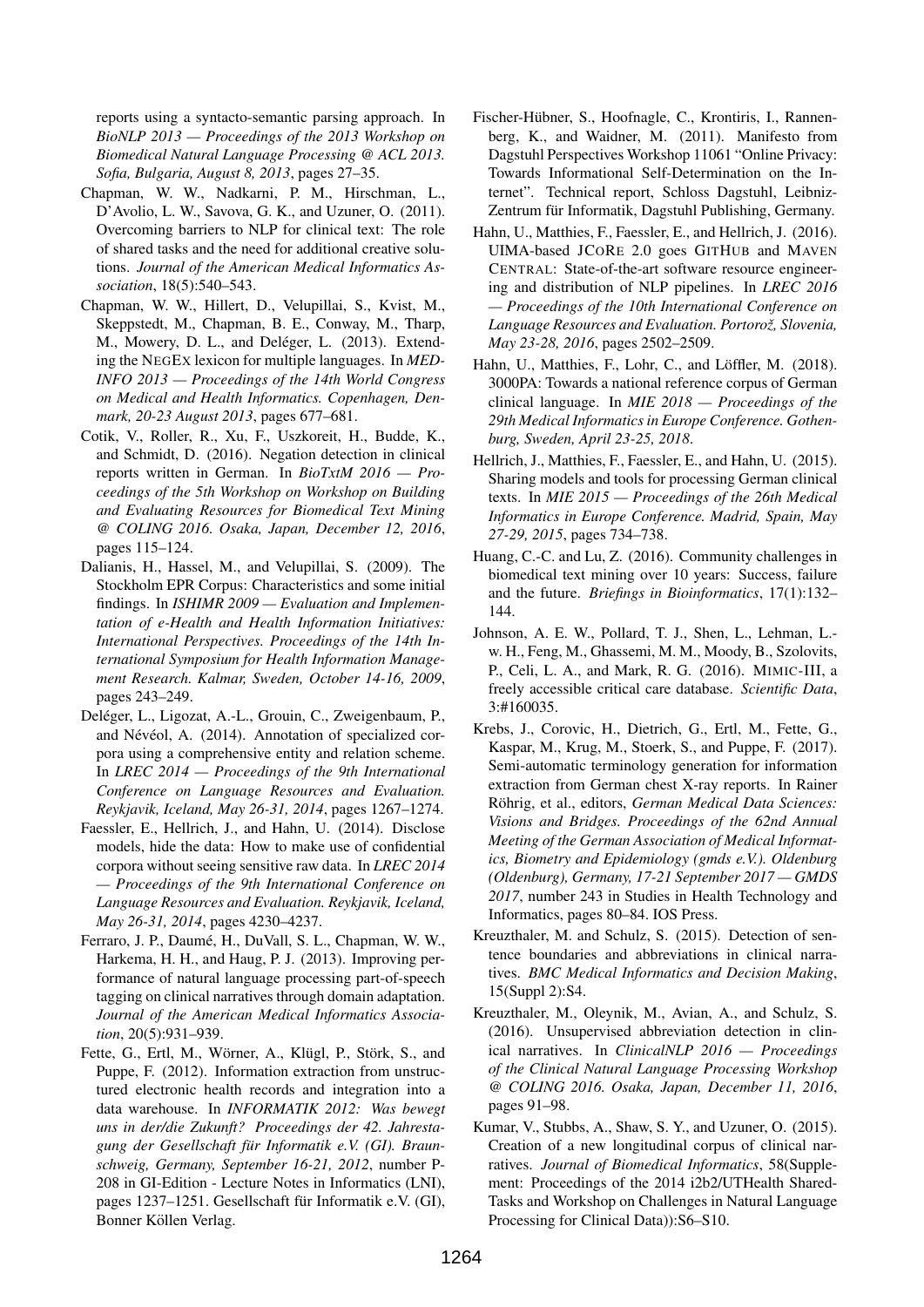- Lohr, C. and Herms, R. (2016). A corpus of German clinical reports for ICD and OPS-based language modeling. In *CLAW 2016 — Proceedings of the 6th Workshop on Controlled Language Applications @ LREC 2016. Portorož, Slovenia, May 28, 2016, pages 20-23.*
- Marciniak, M. and Mykowiecka, A. (2011). Towards morphologically annotated corpus of hospital discharge reports in Polish. In *BioNLP 2011 — Proceedings of the Workshop on Biomedical Natural Language Processing @ ACL-HLT 2011. Portland, Oregon, USA, June 23-24, 2011*, pages 92–100.
- Mittelstadt, B. D. and Floridi, L. (2016). The ethics of Big Data: Current and foreseeable issues in biomedical contexts. *Science and Engineering Ethics*, 22(2):303–341.
- Oronoz, M., Gojenola, K., Pérez, A., Diaz de Ilarraza, A., and Casillas, A. (2015). On the creation of a clinical gold standard corpus in Spanish: Mining adverse drug reactions. *Journal of Biomedical Informatics*, 56:318– 332.
- Pommerening, K., Drepper, J., Helbing, K., and Ganslandt, T. (2014). *Leitfaden zum Datenschutz in medizinischen Forschungsprojekten. Generische Losungen der TMF ¨ 2.0*. Number 11 in Schriftenreihe: Projektergebnisse aus der TMF und Referenzwerke zur Gesundheitstelematik. TMF — Technologie- und Methodenplattform für die vernetzte medizinische Forschung e.V., Berlin.
- Roberts, K., Simpson, M. S., Demner-Fushman, D., Voorhees, E. M., and Hersh, W. R. (2016). State-of-theart in biomedical literature retrieval for clinical cases: A survey of the TREC 2014 CDS Track. *Information Retrieval Journal*, 19(1-2):113–148.
- Roller, R., Uszkoreit, H., Xu, F., Seiffe, L., Mikhailov, M., Staeck, O., Budde, K., Halleck, F., and Schmidt, D. (2016). A fine-grained corpus annotation schema of German nephrology records. In *ClinicalNLP 2016 — Proceedings of the Clinical Natural Language Processing Workshop @ COLING 2016. Osaka, Japan, December 11, 2016*, pages 69–77.
- Rosenthal, S., Nakov, P. I., Kiritchenko, S., Mohammad, S. M., Ritter, A., and Stoyanov, V. (2015). SemEval-2015 Task 10: Sentiment analysis in TWITTER. In *SemEval 2015 — Proceedings of the 9th International Workshop on Semantic Evaluation @ NAACL-HLT 2015. Denver, Colorado, USA, June 4-5, 2015*, pages 451–463.
- Savkov, A., Carroll, J. A., Koeling, R., and Cassell, J. A. (2016). Annotating patient clinical records with syntactic chunks and named entities: The HARVEY Corpus. *Language Resources and Evaluation*, 50(3):523–548.
- Schulz, S. and López-García, P. (2015). Big Data, medizinische Sprache und biomedizinische Ordnungssysteme. *Bundesgesundheitsblatt – Gesundheitsforschung – Gesundheitsschutz*, 58(8):844–852.
- Stubbs, A. and Uzuner, O. (2015a). Annotating longitudinal clinical narratives for de-identification: The 2014 i2b2/UTHealth Corpus. *Journal of Biomedical Informatics*, 58(Supplement):S20–S29.
- Stubbs, A. and Uzuner, O. (2015b). Annotating risk factors for heart disease in clinical narratives for diabetic patients. *Journal of Biomedical Informatics*,

58(Supplement):S78–S91.

- Sun, W., Rumshisky, A., and Uzuner, O. (2013). Annotating temporal information in clinical narratives. *Journal of Biomedical Informatics*, 46(Supplement: Proceedings of the 2012 i2b2 NLP Challenge on Temporal Relations in Clinical Data):S5–S12.
- $\text{Suster}, S., Tulkens, S.,$  and Daelemans, W. (2017). A short review of ethical challenges in clinical natural language processing. In *Proceedings of the 1st ACL Workshop on Ethics in Natural Language Processing @ EACL 2017. Valencia, Spain, April 4, 2017*, pages 80–87.
- Toepfer, M., Corovic, H., Fette, G., Klügl, P., Störk, S., and Puppe, F. (2015). Fine-grained information extraction from German transthoracic echocardiography reports. *BMC Medical Informatics and Decision Making*, 15:#91.
- Tomanek, K., Wermter, J., and Hahn, U. (2007). A reappraisal of sentence and token splitting for life sciences documents. In Klaus A. Kuhn, et al., editors, *Med-Info 2007 — Proceedings of the 12th World Congress on Health (Medical) Informatics. Building Sustainable Health Systems. Brisbane, Australia, August 20-24, 2007*, number 129 in Studies in Health Technology and Informatics, pages 524–528, Amsterdam. IOS Press.
- Truyens, M. and Van Eecke, P. (2014). Legal aspects of text mining. In Nicoletta Calzolari, et al., editors, *LREC 2014 — Proceedings of the 9th International Conference on Language Resources and Evaluation. Reykjavik, Iceland, May 26-31, 2014*, pages 2182–2186.
- UrhWissG. (2018). Gesetz zur Angleichung des Urheberrechts an die aktuellen Erfordernisse der Wissensgesellschaft (Urheberrechts-Wissensgesellschafts-Gesetz – UrhWissG) vom 1. September 2017 (BGBl. Teil I Nr. 61, Bonn, September 7th 2017), came into force on March 1, 2018. In *BGBl. I*, pages 3346–3351. Available: https://www.bmjv.de/SharedDocs/ Gesetzgebungsverfahren/Dokumente/ BGBl-UrhWissG.pdf.
- Uzuner, O., Solti, I., Xia, F., and Cadag, E. (2010). Community annotation experiment for ground truth generation for the i2b2 medication challenge. *Journal of the American Medical Informatics Association*, 17(5):519– 523.
- Wang, Y., Pakhomov, S. V. S., Ryan, J. O., and Melton, G. B. (2015). Domain adaption of parsing for operative notes. *Journal of Biomedical Informatics*, 54:1–9.
- Wermter, J. and Hahn, U. (2004). Really, is medical sublanguage that different? Experimental counter-evidence from tagging medical and newspaper corpora. In Marius Fieschi, et al., editors, *MEDINFO 2004 — Proceedings of the 11th World Congress on Medical Informatics. San Francisco, California, USA, September 7-11, 2004*, volume 1 of *Studies in Health Technology and Informatics*, pages 560–564, Amsterdam. IOS Press.
- Zhang, Y., Tang, B., Jiang, M., Wang, J., and Xu, H. (2015). Domain adaptation for semantic role labeling of clinical text. *Journal of the American Medical Informatics Association*, 22(5):967–979.